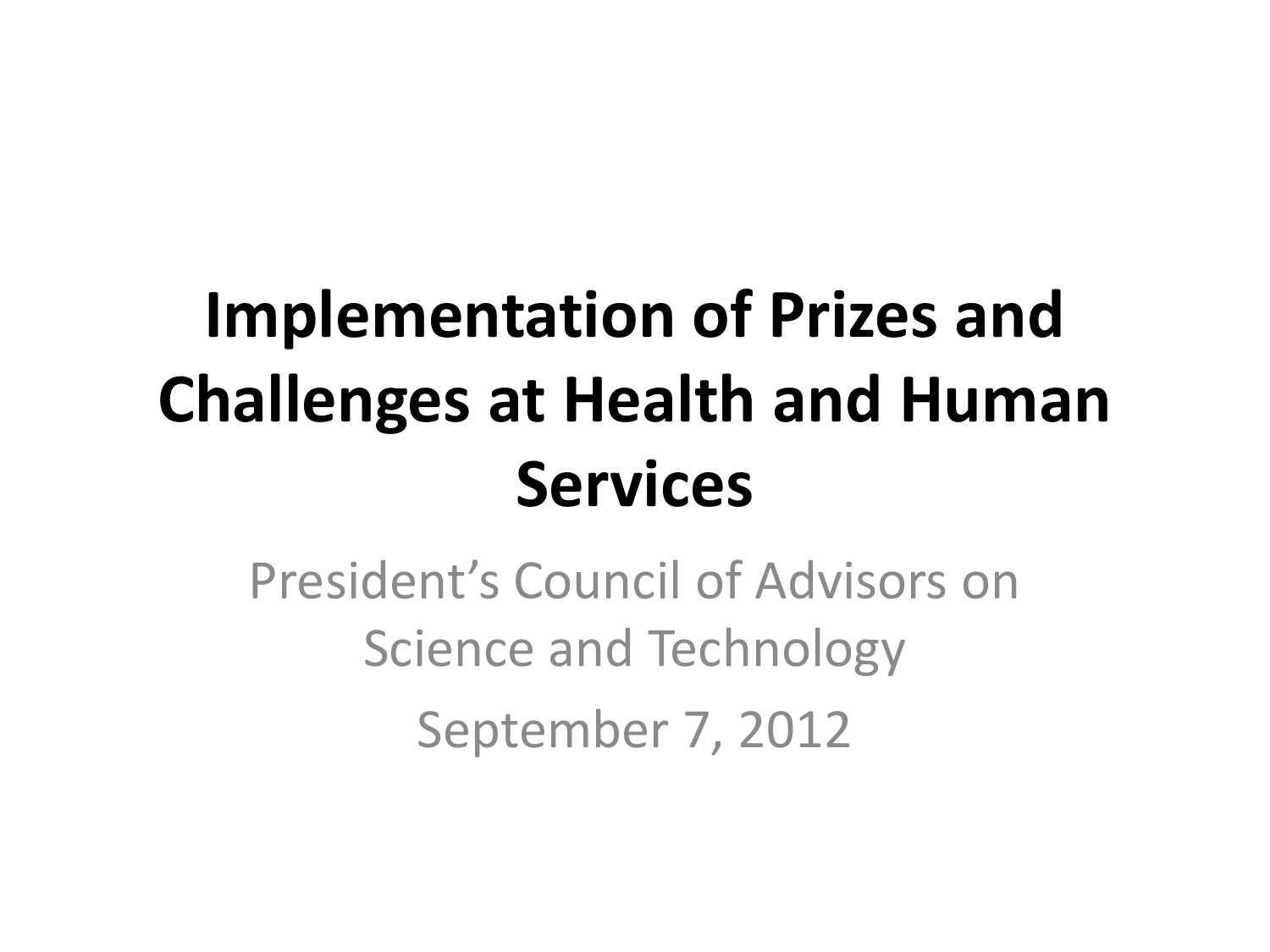# **Challenge Implementation Strategy**

- Delegation of Authorities to Operating Divisions
	- Prior to America COMPETES Act most agencies had limited prize and challenge authorities
	- Push authorities down to program level to enable use with other procurement tools
	- Leadership engagement from the beginning
- Program Management and Implementation (Innovation Council)
	- Starter kit of policies and management principles
	- Office of the National Coordinator contract for challenge management
	- Outreach and communication
	- Connect challenges to specific cross-agency activities (Health Data Initiative, Million Hearts, Healthy People 2020, etc. )
	- Marketing strategies
	- Challenges initially focused on information dissemination, migrated to apps development (dashboards), then to platform creation (web services)
- Challenge Guidance and Resources found at: <http://www.hhs.gov/open/initiatives/challenges/index.html>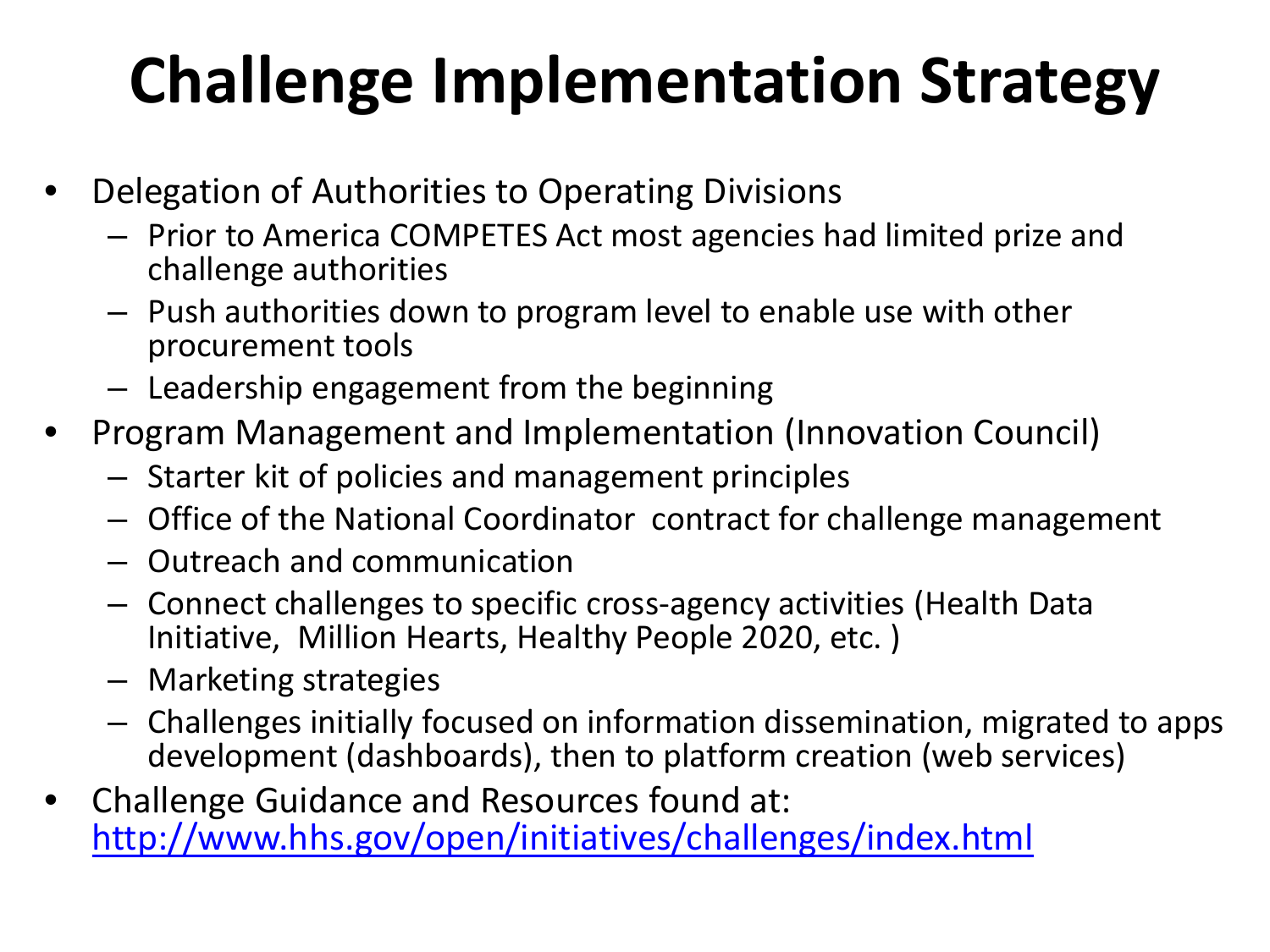## **Examples of Challenges in Information Technology**



**Connecting America for Better Health** The Office of the National Coordinator for **Health Information Technology** 

# **HealthData.go**



**IOM-NAE HEALTH DATA COLLEGIATE CHALLENGE** 



My Air<br>My Health

U.S. Department of Health and Human Services U.S. Environmental Protection Agency

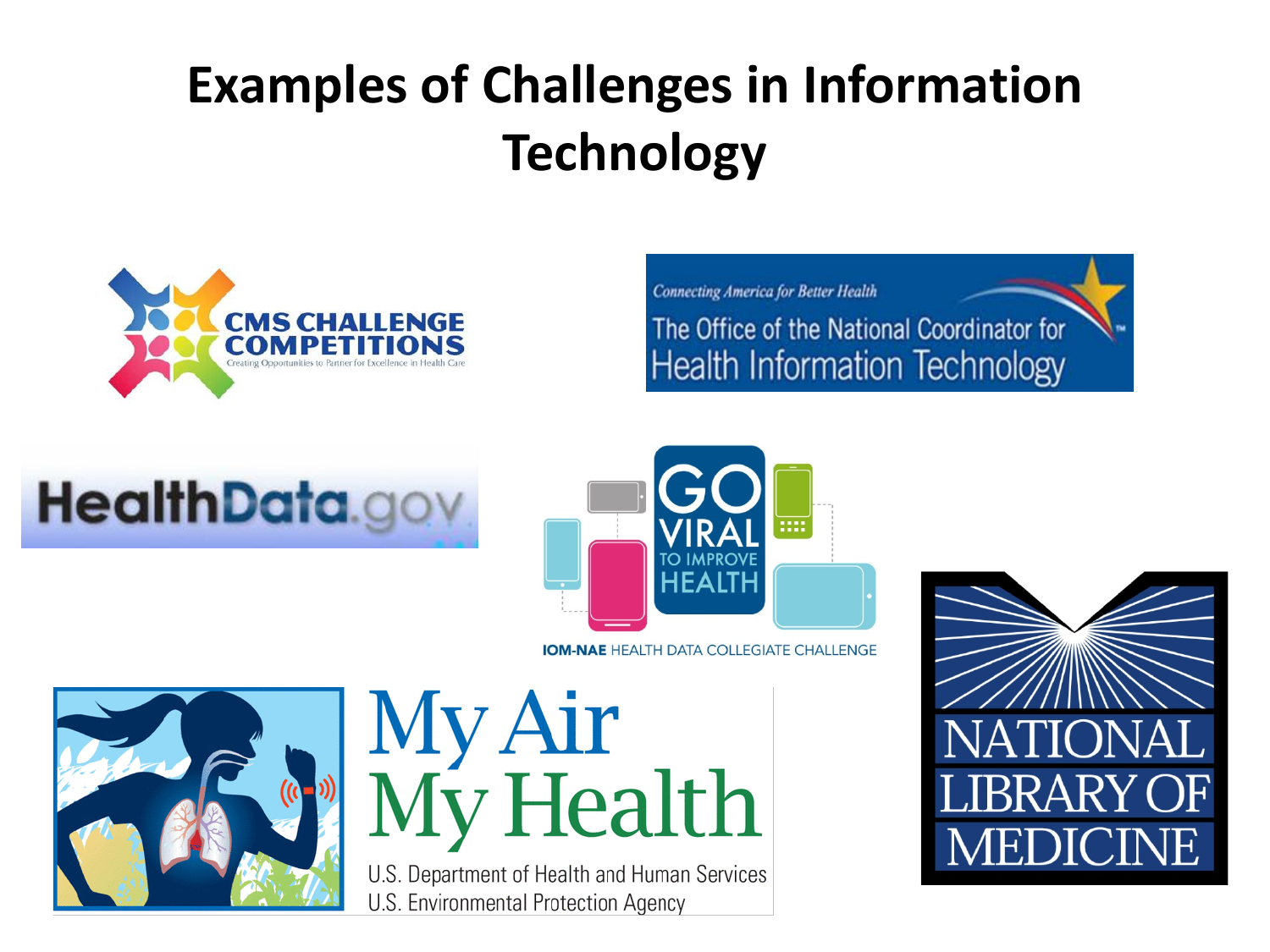#### **HealthData.g**

**Connecting America for Better Health** The Office of the National Coordinator for **Health Information Technology** 

### **i2 Developer Challenges**

- Background HealthData.gov Platform
	- Part of the HHS Open Government Plan, the HealthData.gov Platform is flagship initiative and focal point in helping to establish learning communities that collaboratively evolve and mature the utility and usability of a broad range of health and human service data
	- Leverages Web oriented and Cloud-based architecture and frameworks and standards, running open source software
	- Facilitate better integration, analysis, and interpretation of our data, helping meet the growing demand for more public and private sector value added information services
	- Seven i2 challenges phased in over 1 year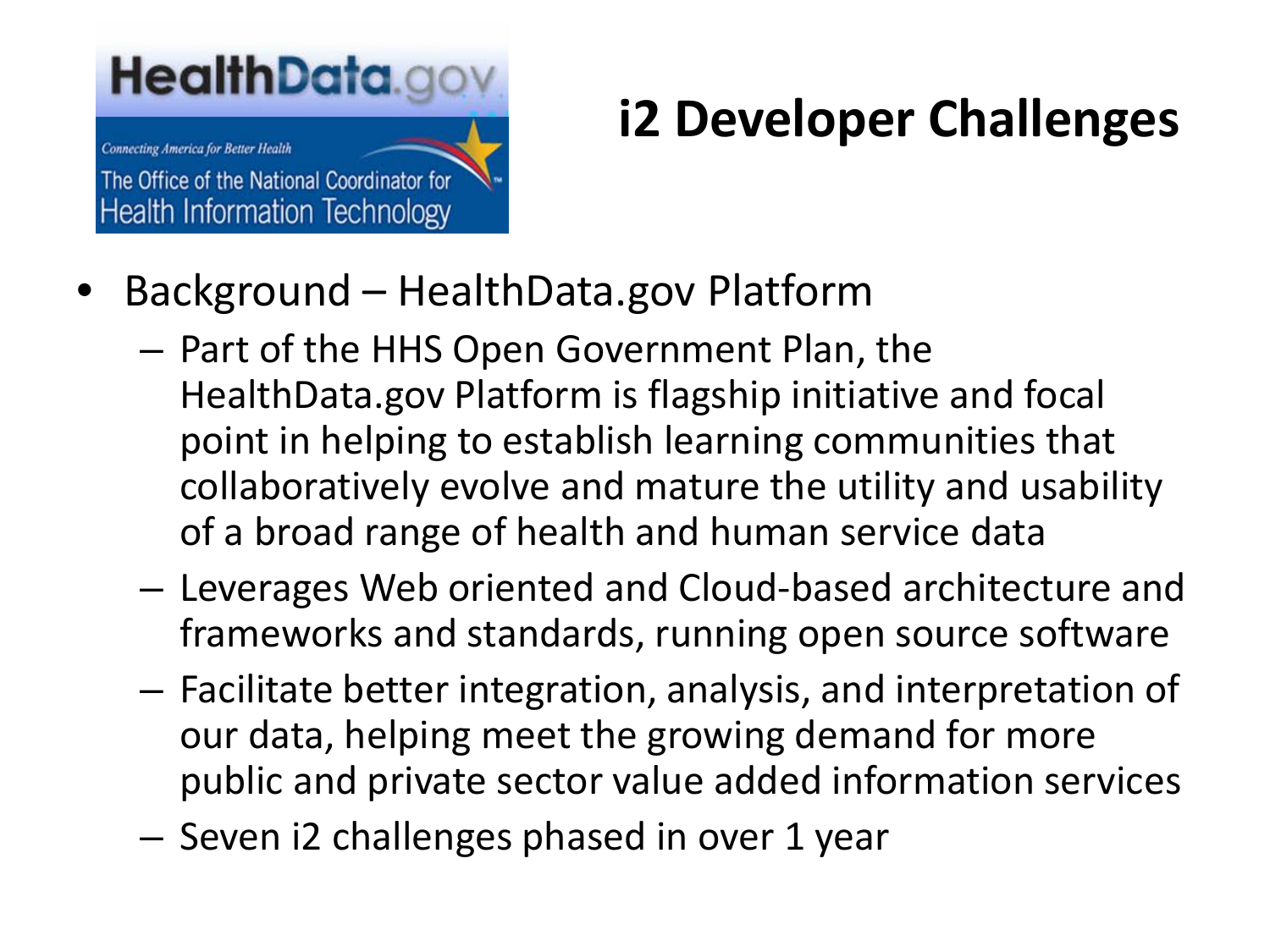### **HealthData.gov**

**Connecting America for Better Health** The Office of the National Coordinator for **Health Information Technology** 

### **i2 Developer Challenges**

- What we are trying to accomplish:
	- Use of technology to find solutions that drive better outcomes, engage users in their health, and improve health care quality
	- Improve data liquidity and integration
	- Improve enhancing the capabilities and technology components of the HealthData.gov platform
- Goal:
	- To create open source platform for apps to benefit the uses of data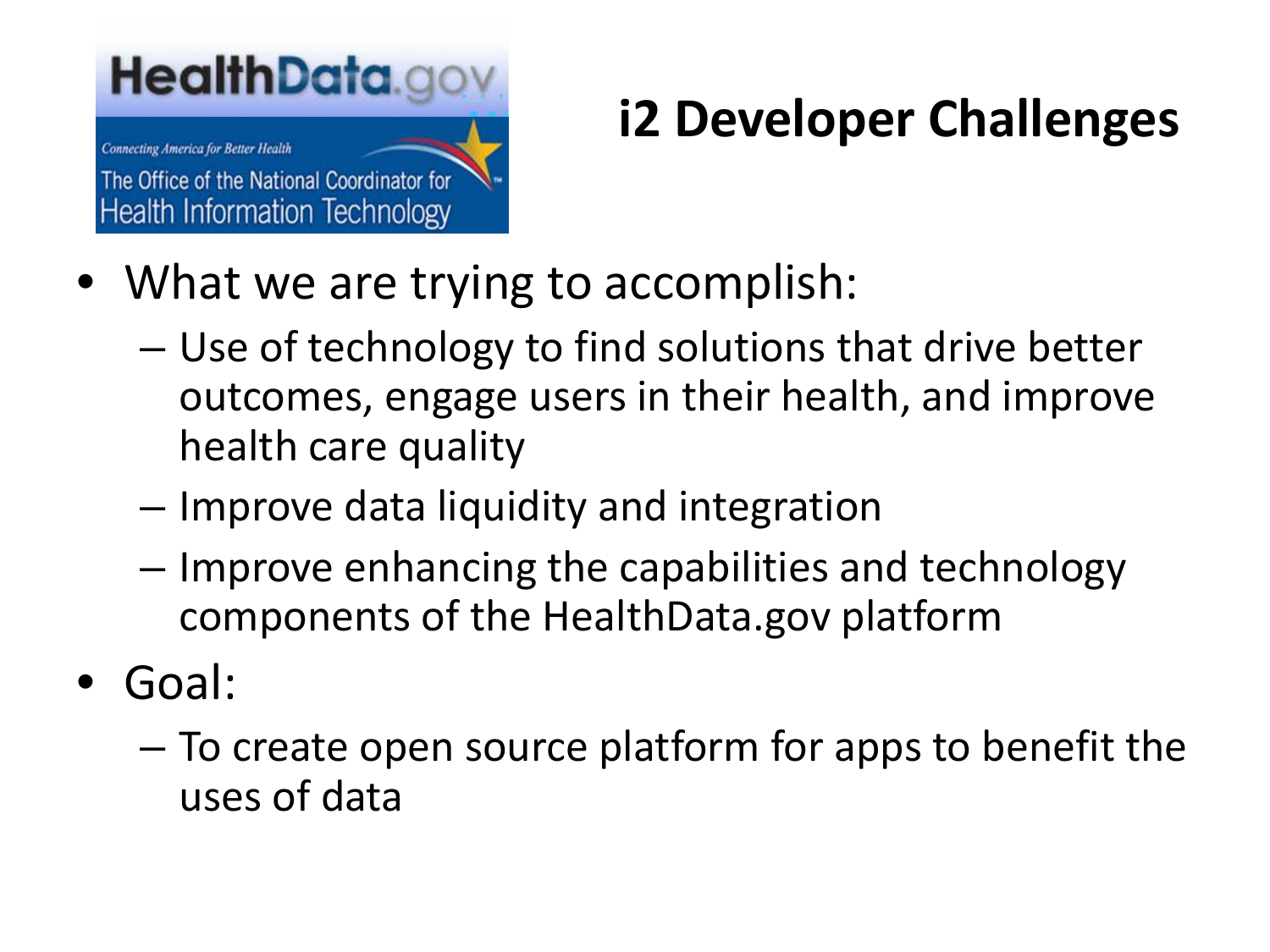### **HealthData.go**

**Connecting America for Better Health** 

The Office of the National Coordinator for **Health Information Technology** 

#### • Challenges:

- Three domain specific
	- Improve the integration and liquidity of data made available
	- Phase One: **Metadata Domain Challenge** 
		- Requests the application of existing voluntary consensus data standards for metadata common to all types of government data
		- Invites new designs for health domain specific metadata to classify datasets in our growing catalog, creating entities, attributes and relations that form the foundations for better discovery, integration and liquidity.

#### – Four platform specific

- Enhance the capabilities of the technology components
- Phase One: **Simplified Sign-On Platform**  Requests the development of a replicable open source virtual machine environment demonstrating how HDP components (with an initial emphasis on *Virtuoso*, [Drupal](http://www.acquia.com/downloads) 7, [CKAN,](http://ckan.org/) [OntoWiki,](http://ontowiki.net/Projects/OntoWiki) and [Solr\)](http://lucene.apache.org/solr/) can leverage WebID's, contributing to simplified sign-on for humans and machines.

## **i2 Developer Challenges**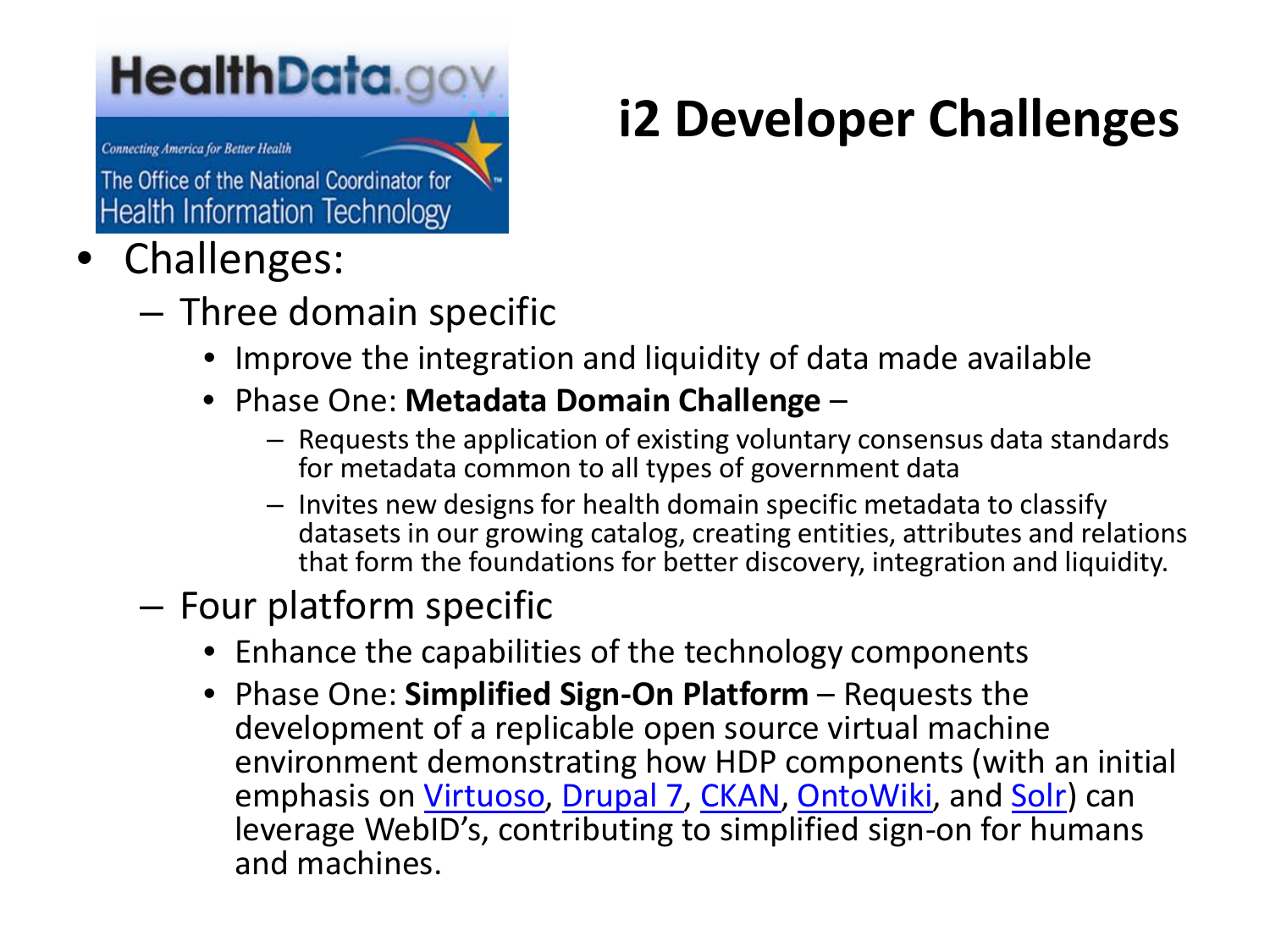

#### **NLM Show Off Your Apps: Innovative Uses of NLM Information**

- What we are trying to accomplish:
	- Increase the use of the National Library of Medicine's Open Data
	- Increase the use of Application Programming Interfaces (APIs)
- Goal:
	- To show the value and usability of National Library of Medicine Data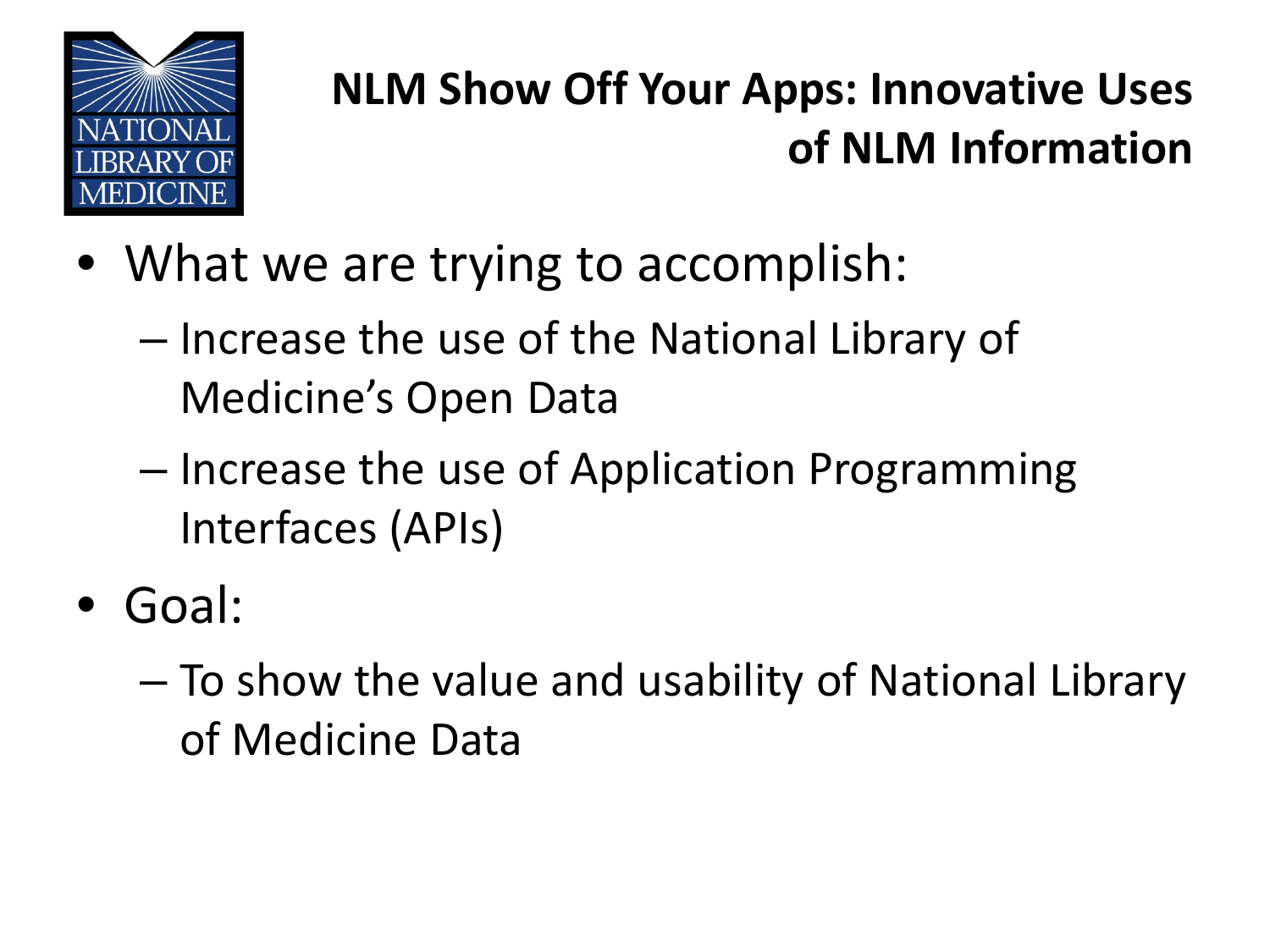

#### **NLM Show Off Your Apps: Innovative Uses of NLM Information**

- Challenge:
	- Develop innovative software applications to further NLM's mission of aiding the dissemination and exchange of scientific and other information pertinent to medicine and public health
	- Winners:
		- **[GLAD4U](http://bioinfo.vanderbilt.edu/glad4u); Jerome Jourquin & Bing Zhang:** GLAD4U (Gene List Automatically Derived For You) is a new, free web-based gene retrieval and prioritization tool, which takes advantage of the NCBI's Entrez Programming Utilities (E- utilities).
		- **[iAnatomy;](http://itunes.apple.com/us/app/ianatomy/id328875702?mt=8) Anouk Stein**: Learning anatomy interactively with a touchscreen device is dynamic and engaging. Having it as an app, makes the information available anywhere, anytime.
		- **[KNALIJ;](http://knalij.com/) Alan Finkel:** The KNALIJ web application addresses the challenges and opportunities posed by 'big data' with a new generation of information visualization tools.
		- **[NLMplus;](http://nlmplus.com/about.html) Weizhong Zhu & Antonio Zamora:** NLMplus is an innovative semantic search and discovery application developed by WebLib LLC, a small business in Maryland.
		- **[Quertle](http://www.quertle.info/); Jeff Saffer:** Quertle is an innovative website for searching and investigating the biomedical literature.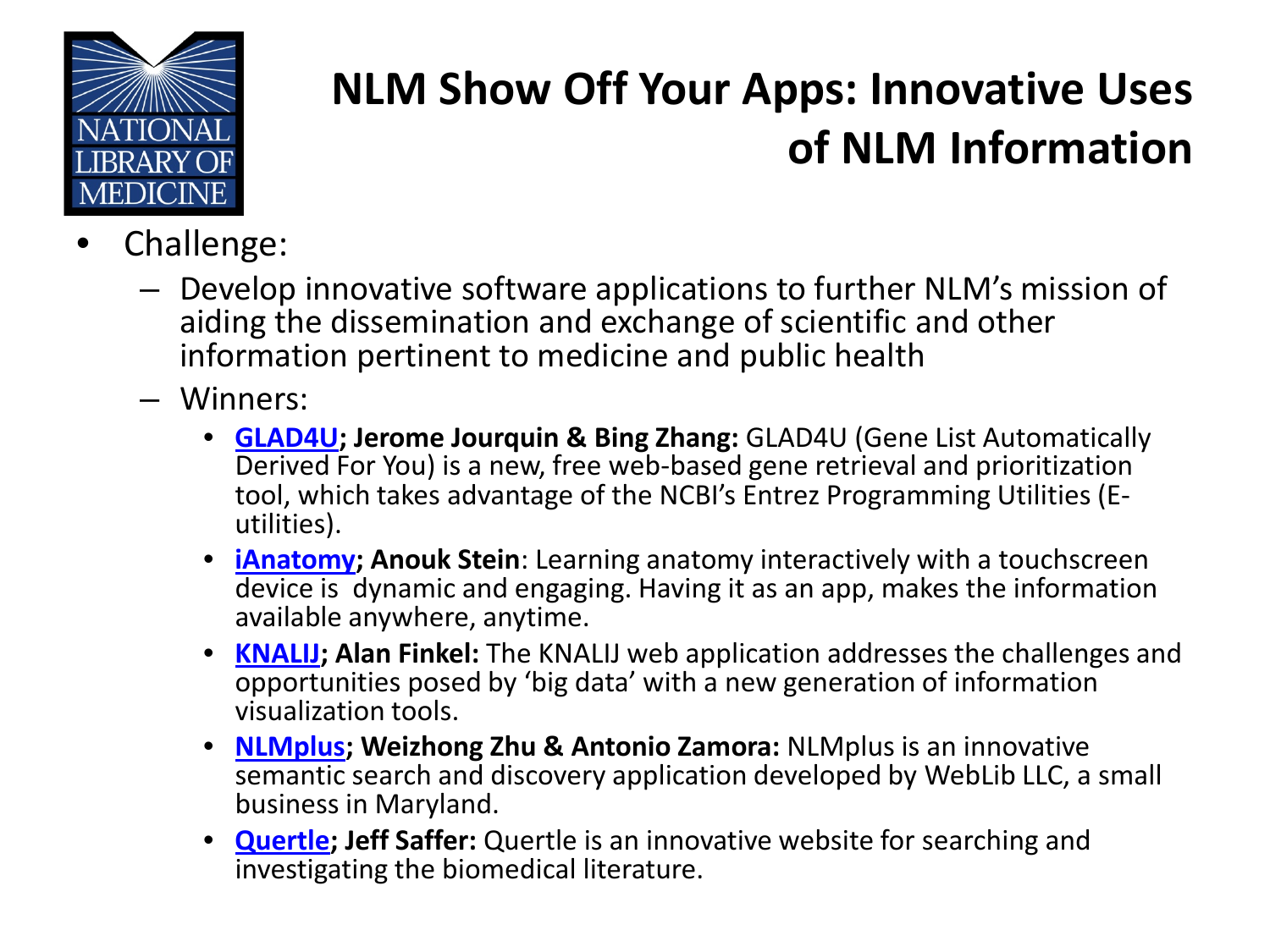

#### **EPA-HHS IT Integration Platform**

- What we are trying to accomplish:
	- Improve data integration, i.e. connecting, visualizing and analyzing data
	- Improve community engagement
		- Customizing sensor combinations for local needs
		- Collecting and responding to local input
		- Making sensors that fit individual lifestyles
- Goal:
	- To better understand and leverage connections between environmental quality and public health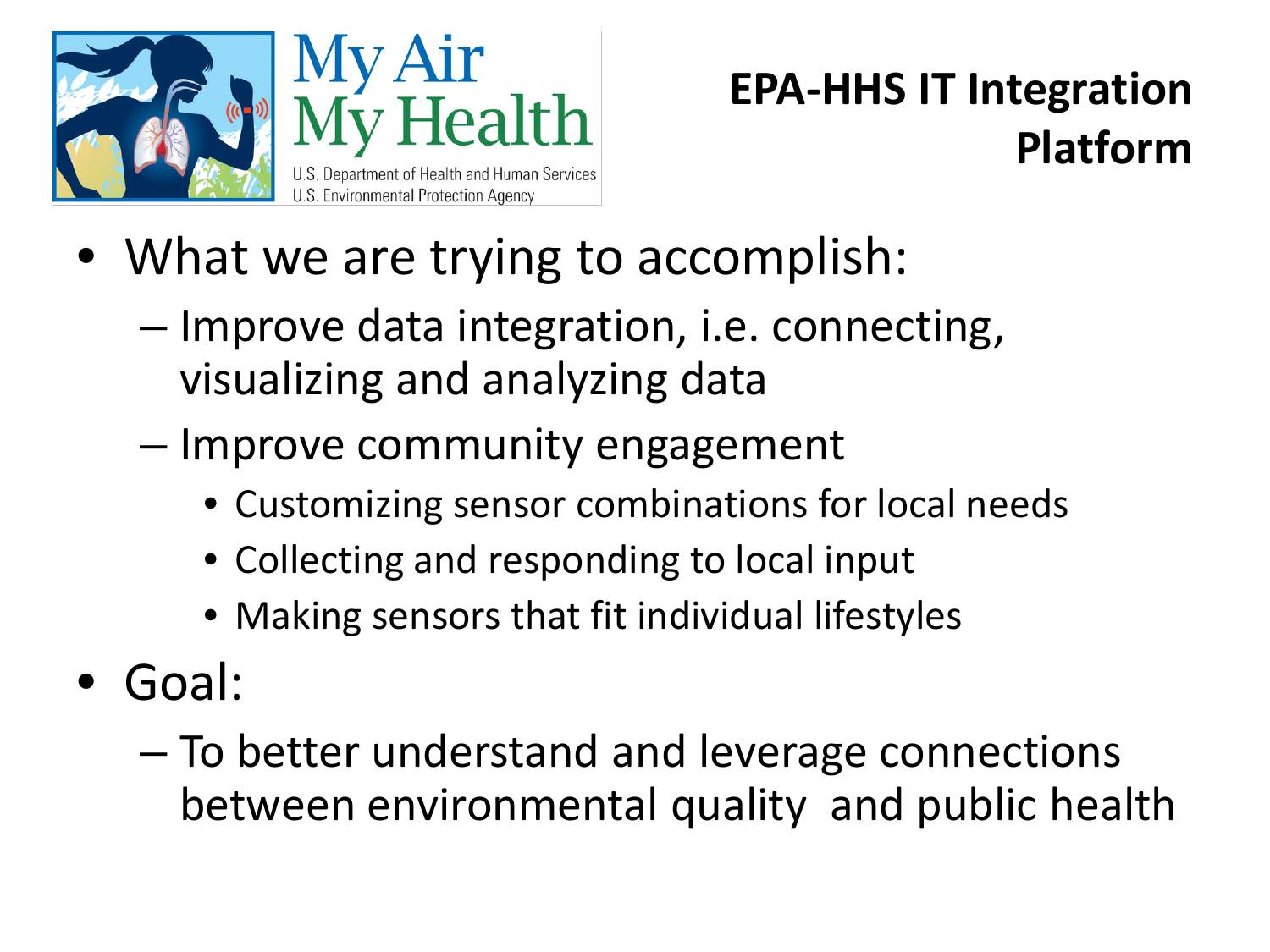

#### **EPA-HHS IT Integration Platform**

- Challenge:
	- Develop innovative solutions that connect timely location-specific air pollution data and human health measurements to provide a more detailed picture of air quality's impact on our health
- Two-phased Challenge
	- Phase 1: Written Proposal Open to everyone
	- Phase 2: Prototype Development & Proof of Concept Data – Invitational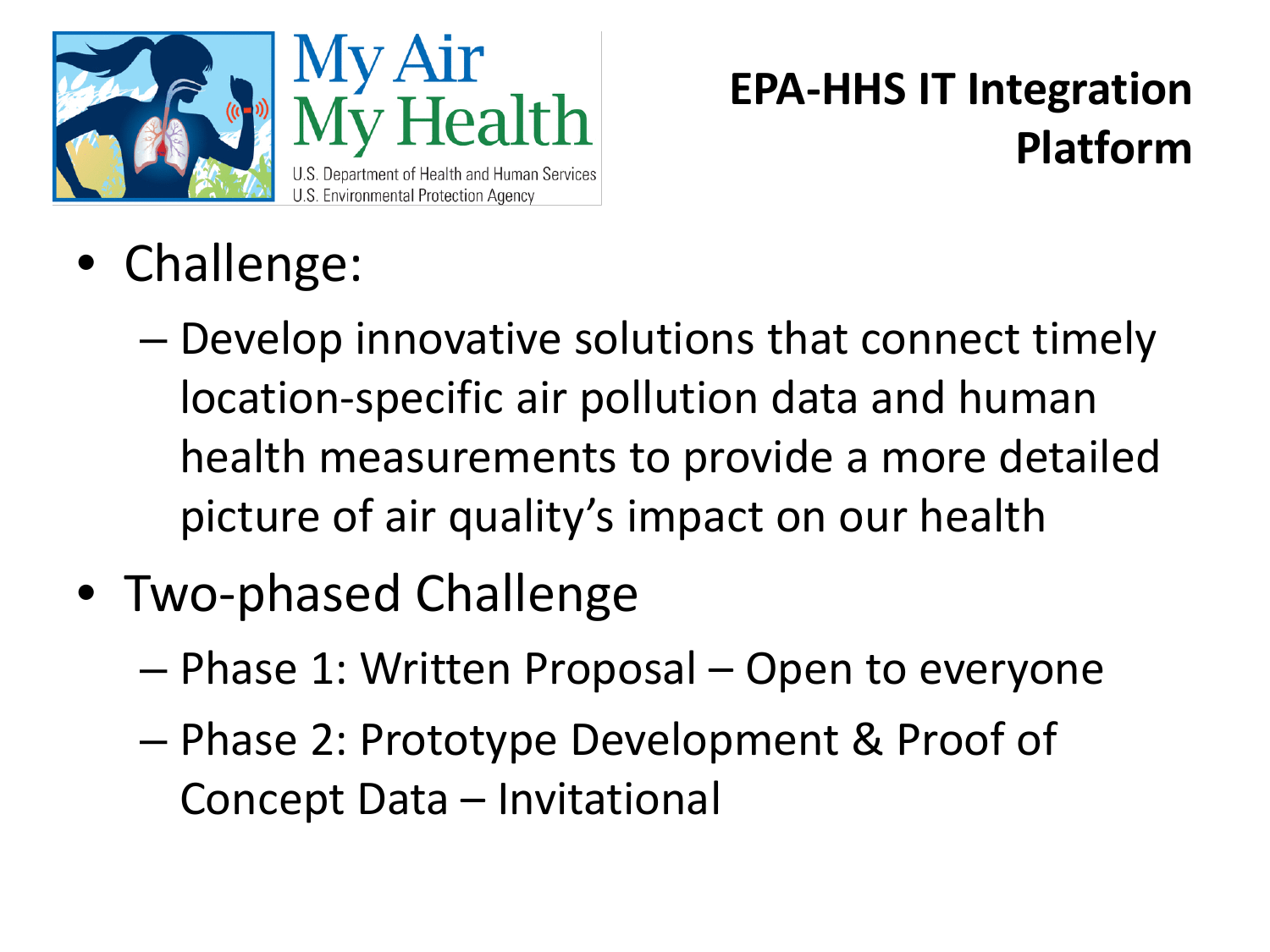

#### **Centers for Medicare and Medicaid Platform Challenge**

## • What we are trying to accomplish:

- Change the way IT applications are being developed
	- Developed in a piecewise fashion (not delivered in a big system)
	- Developed in an agile like fashion (as opposed to waterfall methodology)
- Using crowdsourcing as a mechanism for solving problems

## • Goals:

- To test how open source technology can reduce costs and reduce time to implement new solutions in state programs.
- To inform and drive the use of a shared services model for Medicaid Management Information Systems initiatives as a Medicaid Information Technology Architecture best practice for States to adopt as they update and modernize their systems.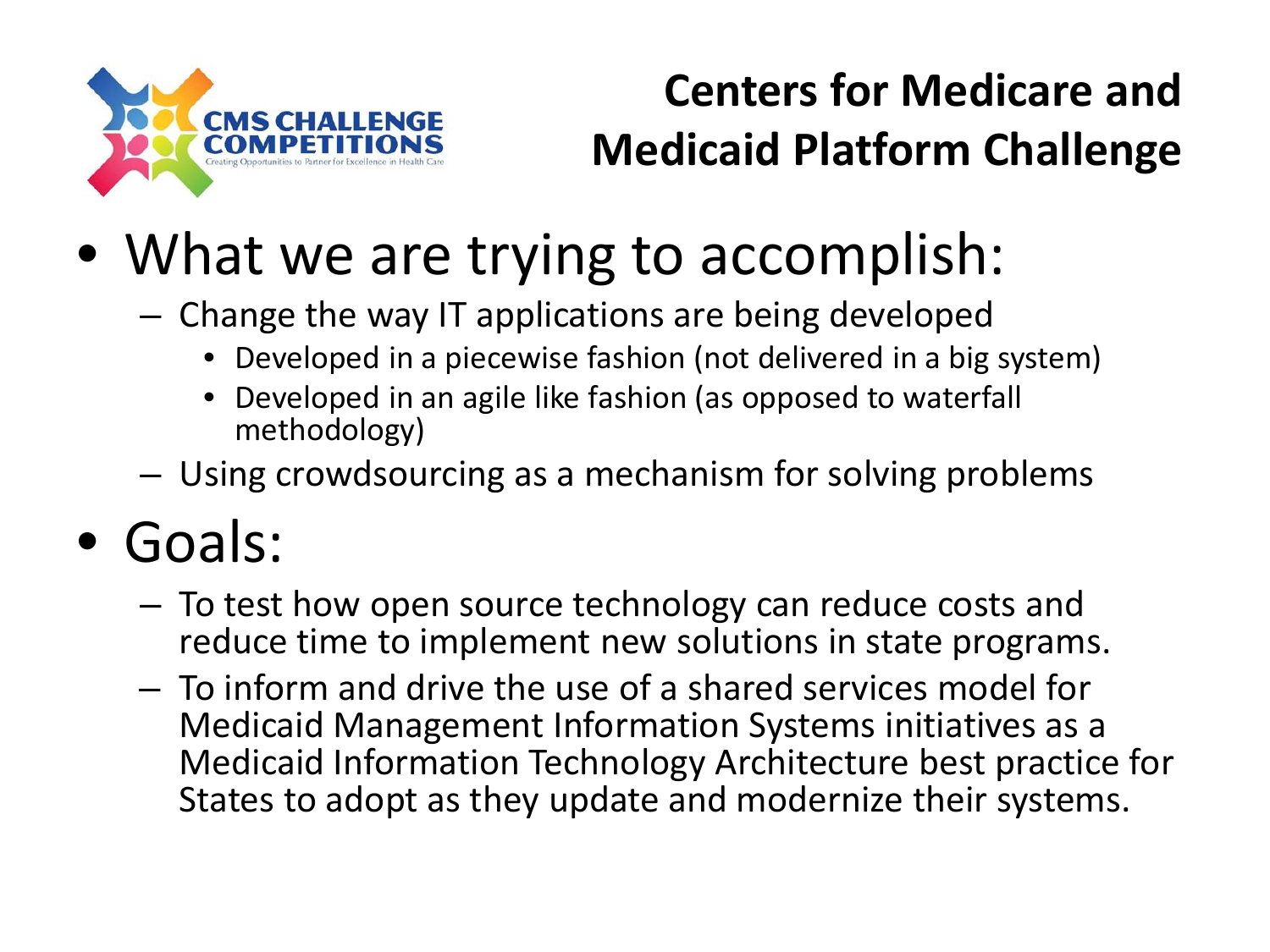

#### **Centers for Medicare and Medicaid Platform Challenge**

- Challenge:
	- To produce and evaluate a prototype shared services solution for States to leverage in verifying Medicaid provider eligibility.
- Omnibus Approach & Contest Types 150 contests in 32 weeks
	- Open and directed innovation contests
		- Idea generation & conceptualization
	- Creative Concepts
		- Logo, wireframes, storyboards, mobile screen
	- Software Contests
		- Software specification, system architecture, module architecture, module architecture, component design, component development, user interface prototype, assembly, test scenarios, test suites, bug hunts, content creation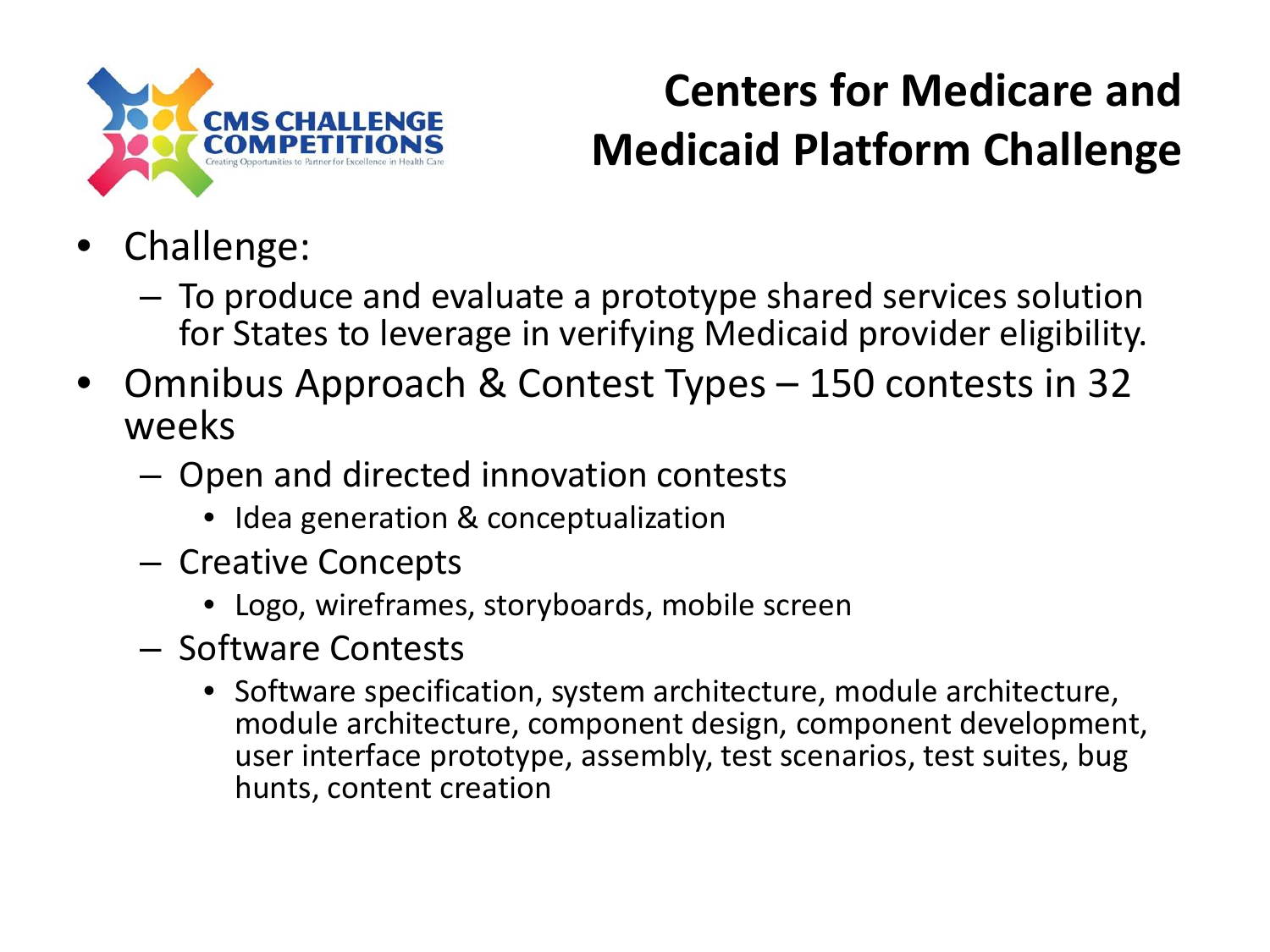

#### **"Go Viral" IOM-NAE Health Data Collegiate Challenge**

- Challenge:
	- **Identify** a health problem
	- **Assemble** an interdisciplinary student team with health related and computer science / engineering majors
	- **Develop** an app using data from the HHS Health Indicators Warehouse and other data sources
	- **Demonstrate** how the solution will promote action that will improve community health
- Sponsored by the Institute of Medicine of the National Academies and the National Academy of Engineering (NAE)
- Connect at: [www.facebook.com/goviraltoimprovehealth](http://www.facebook.com/goviraltoimprovehealth)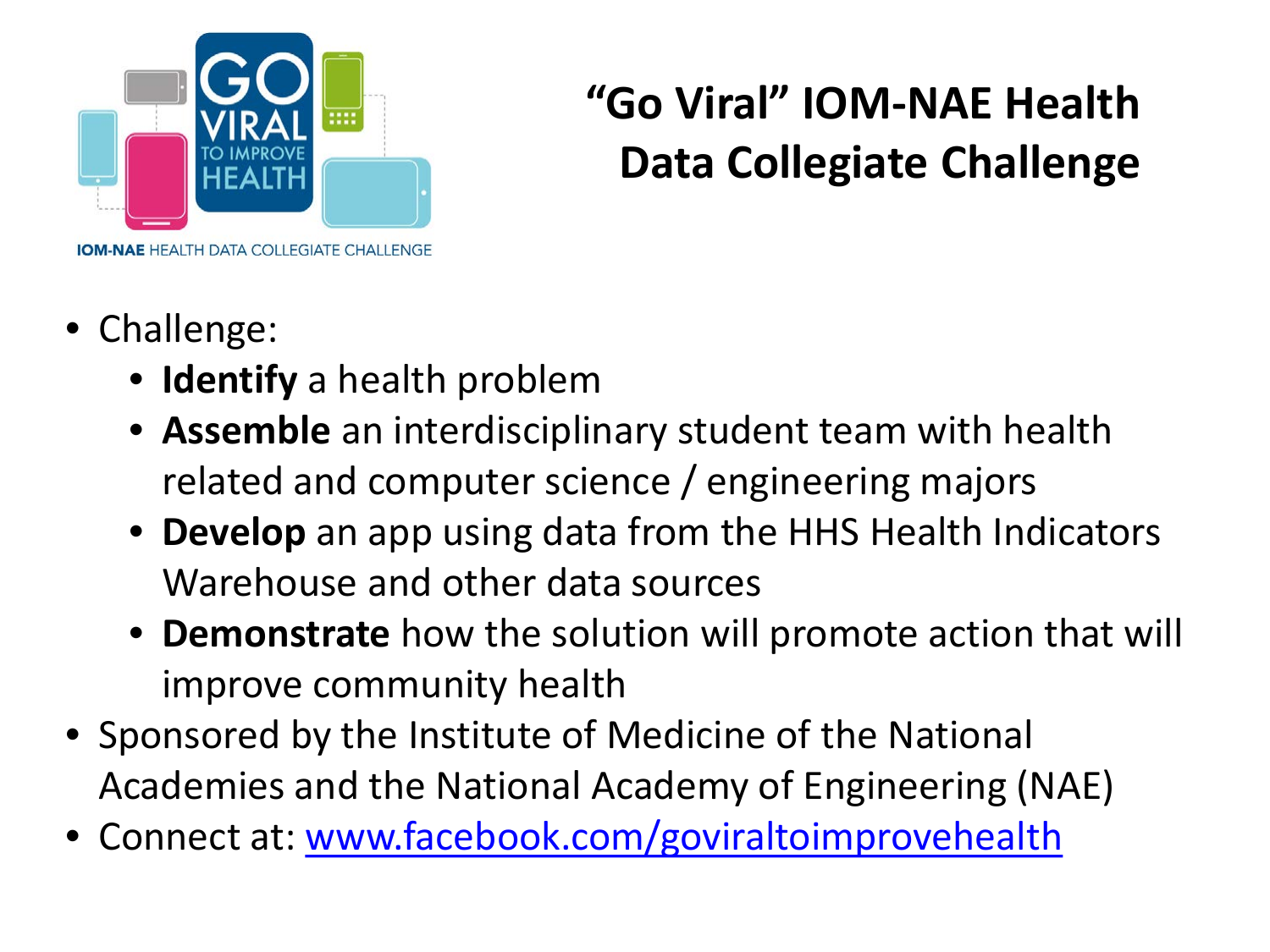

#### **"Go Viral" IOM-NAE Health Data Collegiate Challenge**

**IOM-NAE HEALTH DATA COLLEGIATE CHALLENGE** 

#### **Challenge Winners**

- In 2012, 51 teams registered for the Challenge
	- **1st place – VaxNation (Baylor College of Medicine / University of Texas)**
	- $\blacksquare$  2<sup>nd</sup> place RaysAwareness (Rose-Hulman Institute of Technology)
	- $\blacksquare$  3<sup>rd</sup> place HealthyState (Indiana University)





- In 2011, 27 teams registered for the Challenge
	- **1st place – Sleep Bot (NYU, Cooper University, Northwestern University)**
	- $2<sup>nd</sup>$  place Freebee (Arizona State University)
	- 3rd place IMPAct (Arizona State University)